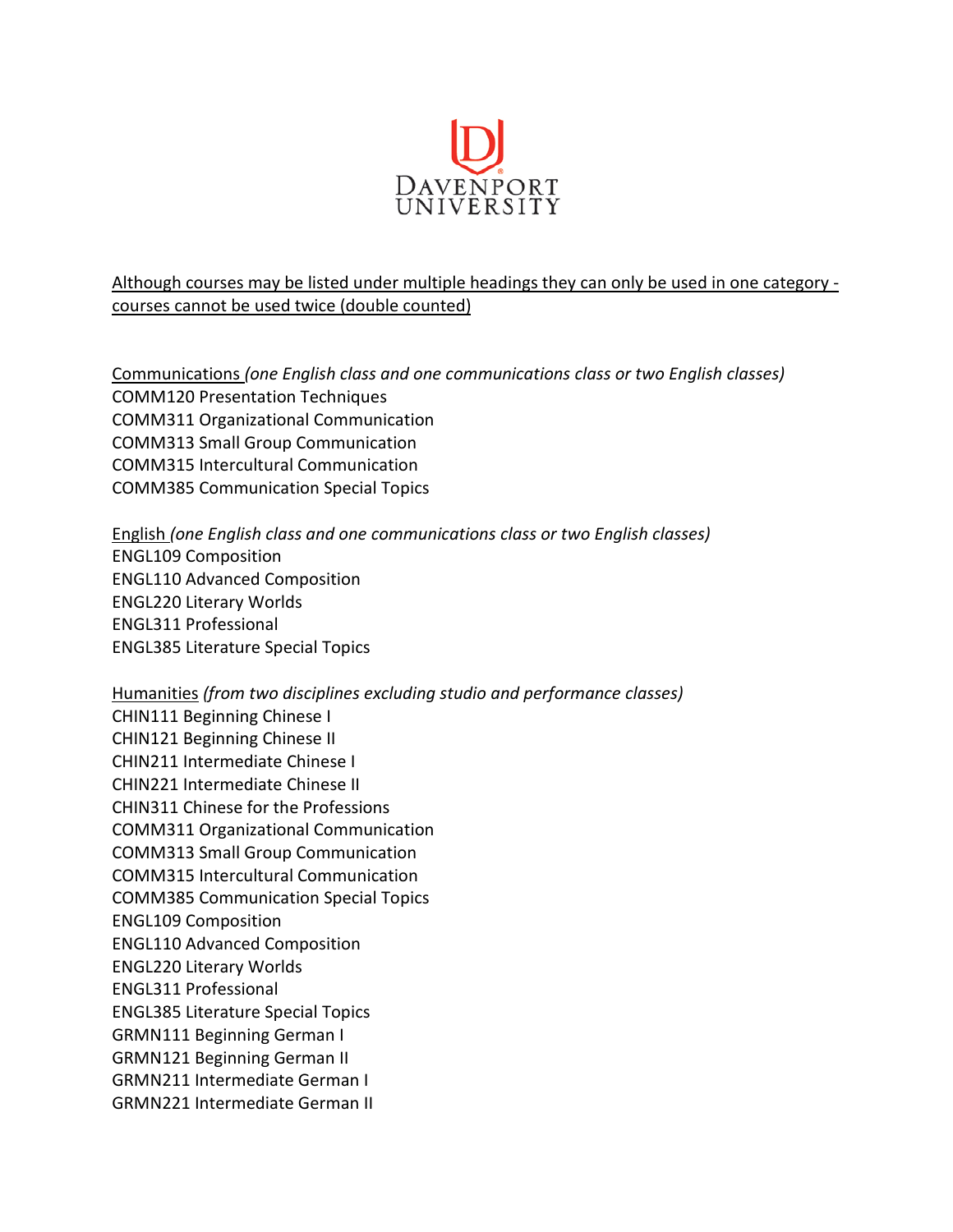Humanities *(from two disciplines excluding studio and performance classes)* GRMN311 German for the Professions HUMN101 Arts and Culture HUMN310 Global Cultures: China HUMN312 Global Cultures: Japan HUMN313 Global Cultures: HUMN314 Global Cultures: Latino Culture HUMN381/382/383 International Humanities HUMN385 Arts/Culture Special Topics SPAN111 Beginning Spanish I SPAN121 Beginning Spanish II SPAN211 Intermediate Spanish SPAN221 Intermediate Spanish II SPAN311 Spanish for the Professions

Mathematics MATH135 College Algebra MATH140 Finite Mathematics MATH150 Pre-Calculus MATH205 Applied Linear MATH210 Business MATH215 Calculus I MATH216 Calculus II MATH250 Discrete MATH381/382/383 International Mathematics STAT219 Introduction to STAT220 Introduction to STAT322 Inferential Statistics

Natural Sciences - including one with laboratory experience *(from two disciplines)* BIOL110 Foundations of Cell Biology **and** BIOL110L Foundations of Cell Biology Lab BIOL111 Organisms and Populations **and** BIOL111L Organisms and Populations Lab BIOL115 Anatomy and Physiology with Human Disease I BIOL116 Anatomy and Physiology with Human Disease II BIOL120 Essentials of Anatomy and Physiology BIOL121 Anatomy and Physiology I **and** BIOL121L Anatomy and Physiology I Lab BIOL122 Anatomy and Physiology II **and** BIOL122L Anatomy and Physiology II Lab BIOL131 Introduction to Human Disease BIOL211 Microbiology **and** BIOL211L Microbiology Lab BIOL310 Nutrition BIOL312 Pathophysiology CHEM150 Foundations in Chemistry **and** CHEM150L Foundations in Chemistry Lab ENVS125 Introduction to Environmental Studies ENVS385 Special Topics: Environmental Sciences